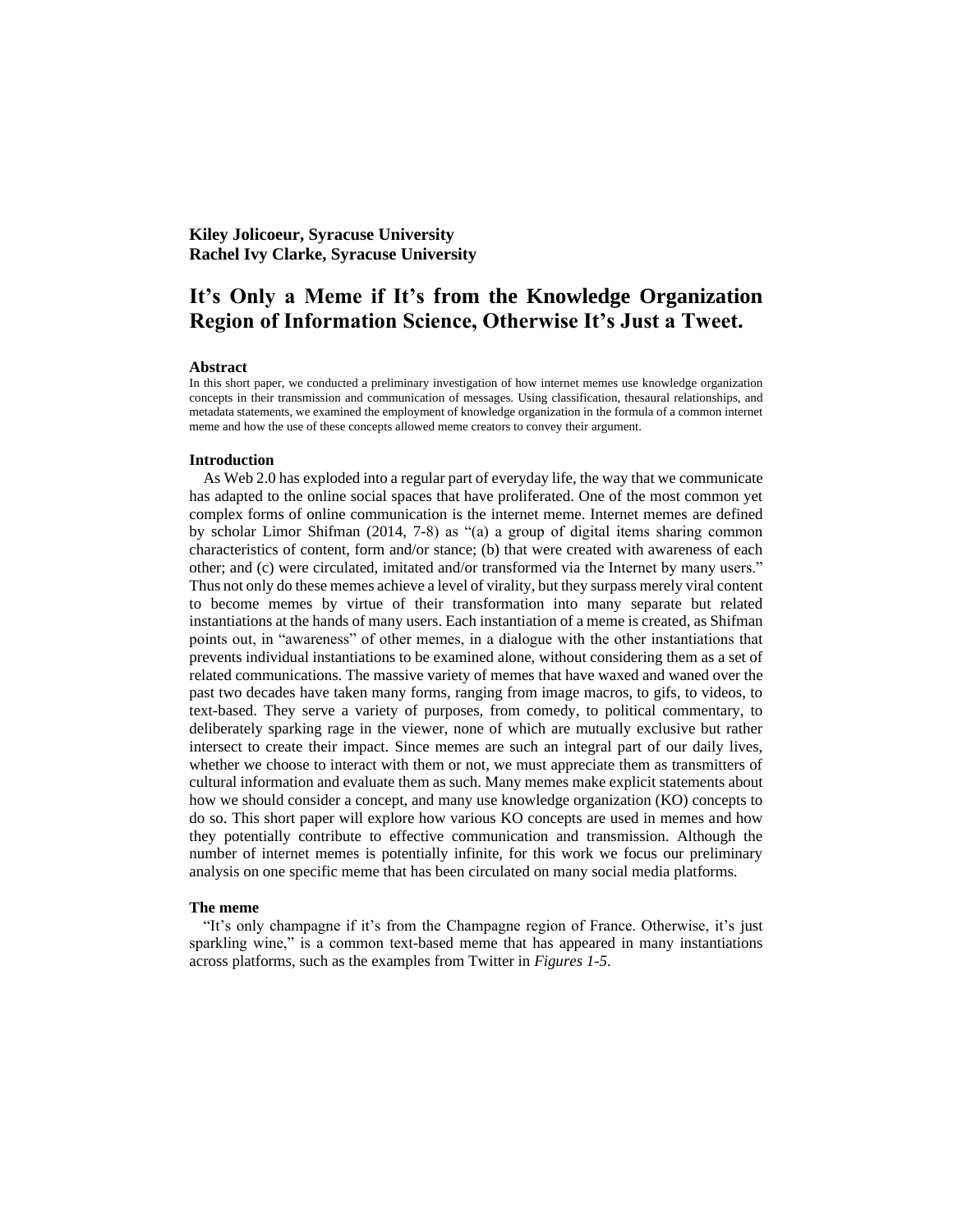## Figure 1

*Tweet from user Alex Marshall, @grlalx, January 7, 2021, reading, "It's only a coup if it comes from the Coup d'état region of France… otherwise it's just sparkling white supremacy."*



# Alex Marshall @grlalx · Jan 7

It's only a coup if it comes from the Coup d'état region of France...

otherwise it's just sparkling white supremacy

Figure 2

*Tweet from user Berrak Sarikaya, @BerrakBiz, June 25, 2020, reading, "It's only Cancel Culture if it originates in the Cancelle region of France. Otherwise it's just sparkling consequences."*



Berrak Sarıkaya ( @BerrakBiz · Jun 25, 2020

It's only Cancel Culture if it originates in the Cancelle region of France.

Otherwise, it's just sparkling consequences.

Figure 3

*Tweet from user Naomi Kritzer, @NaomiKritzer, June 3, 2020, reading, "It's only TEAR GAS if it comes from the Gaseaux Region of France, otherwise it's just Sparkling Mass Repression at the Hands of the State."*



## Naomi Kritzer @NaomiKritzer · Jun 3, 2020

"It's only TEAR GAS if it comes from the Gaseux Region of France, otherwise it's just Sparkling Mass Repression at the Hands of the State."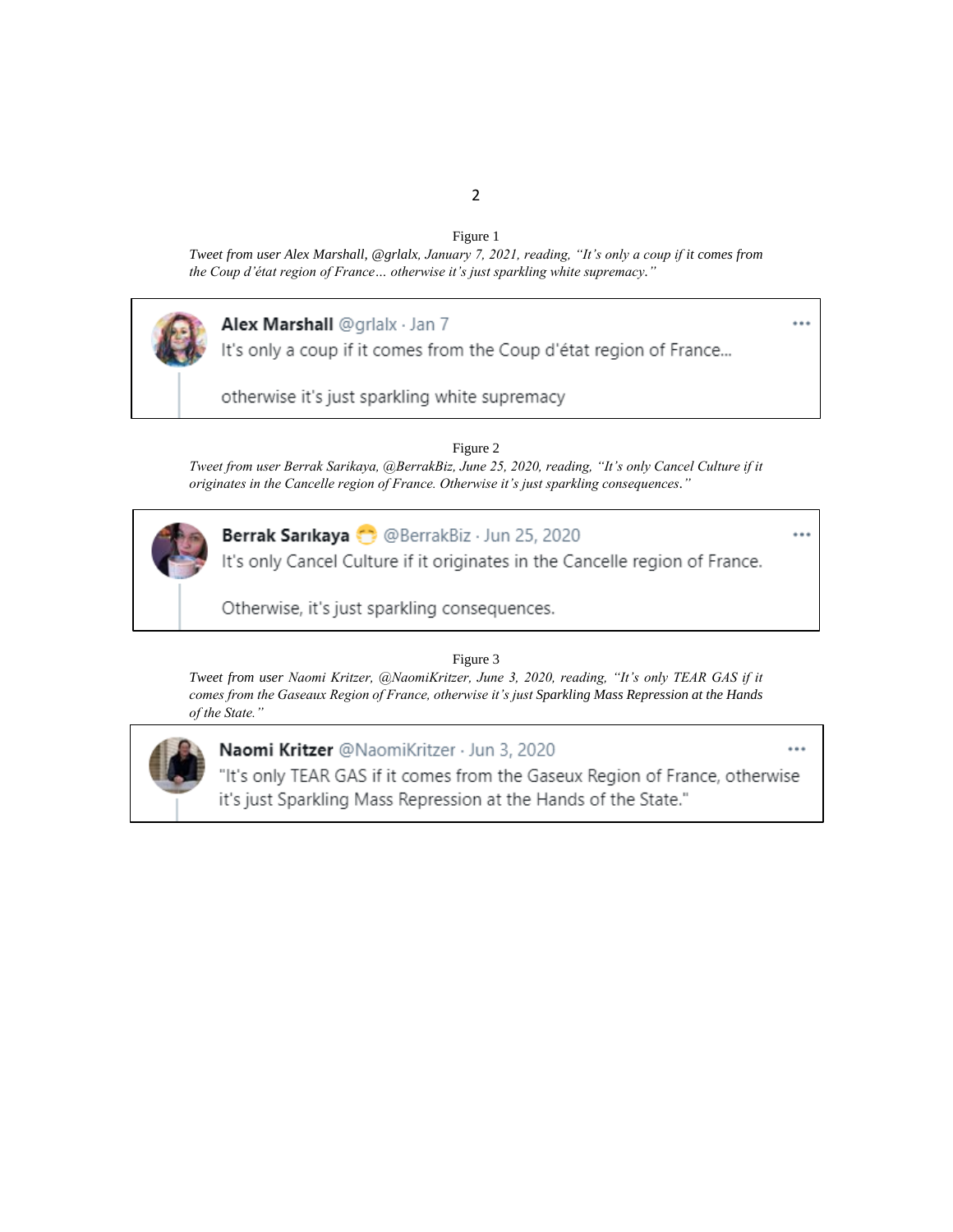Figure 4

*Tweet from user Vikram Paralkar, @VikramParalkar, March 13, 2020, reading, "It's only Quarantine if it's in the Quarante province of France. Otherwise it's just Sparkling Isolation."*



## Vikram Paralkar @VikramParalkar · Mar 13, 2020

It's only Quarantine if it's in the Quarante province of France. Otherwise it's just Sparkling Isolation.

Figure 5

*Tweet from user Matty, @Reverend\_Banjo, December 13, 2018, reading, "It's actually only 'Frankenstein' if it's created in the Frankenstein region of France. Otherwise, it's a sparkling monster."*



### Matty @Reverend\_Banjo · Dec 13, 2018

It's actually only "Frankenstein" if it's created in the Frankenstein region of France. Otherwise, it's a sparkling monster.

The meme's formula follows from the original instantiation, described above, that sparked the development of the derivatives and can be described as, "It's only [X] if it's from [X′] region of France. Otherwise, it's just [Y]." We selected this specific meme because its use of KO concepts seems especially explicit, thus offering a useful entry point into examining the use of KO in memes. Using knowledge organization principles as our lens, we examine instantiations of this meme to reveal the array of ways in which it utilises KO concepts. By examining concepts from classification, including characteristics of division (Ranganathan 1967, Spiteri 1998) and Sayers' canons (Sayers 1915), controlled vocabularies with a focus on thesaural relationships (Aitchison, Gilchrist, and Bowden 2004, Green 1995), and metadata statements (Duval et al. 2002), we will analyze the formula that is a shared structure between different instantiations of the same meme. We also investigate how memes have the ability to utilize and amplify classification's expressive power (Bowker and Star 1999, Feinberg 2007 and 2011) in the communication of their messages.

#### **Classification concepts**

The earliest known instantiation of this meme format draws from a legal classification that differentiates types of wines. In the United States, champagne is defined by the FDA in the Code of Federal Regulations 27CFR4.21 b2 as "a type of sparkling light wine" with specific production methods "and which possesses the [...] characteristics attributed to champagne as made in the Champagne district of France." The standard goes on to describe in 27CFR4.21

#### 3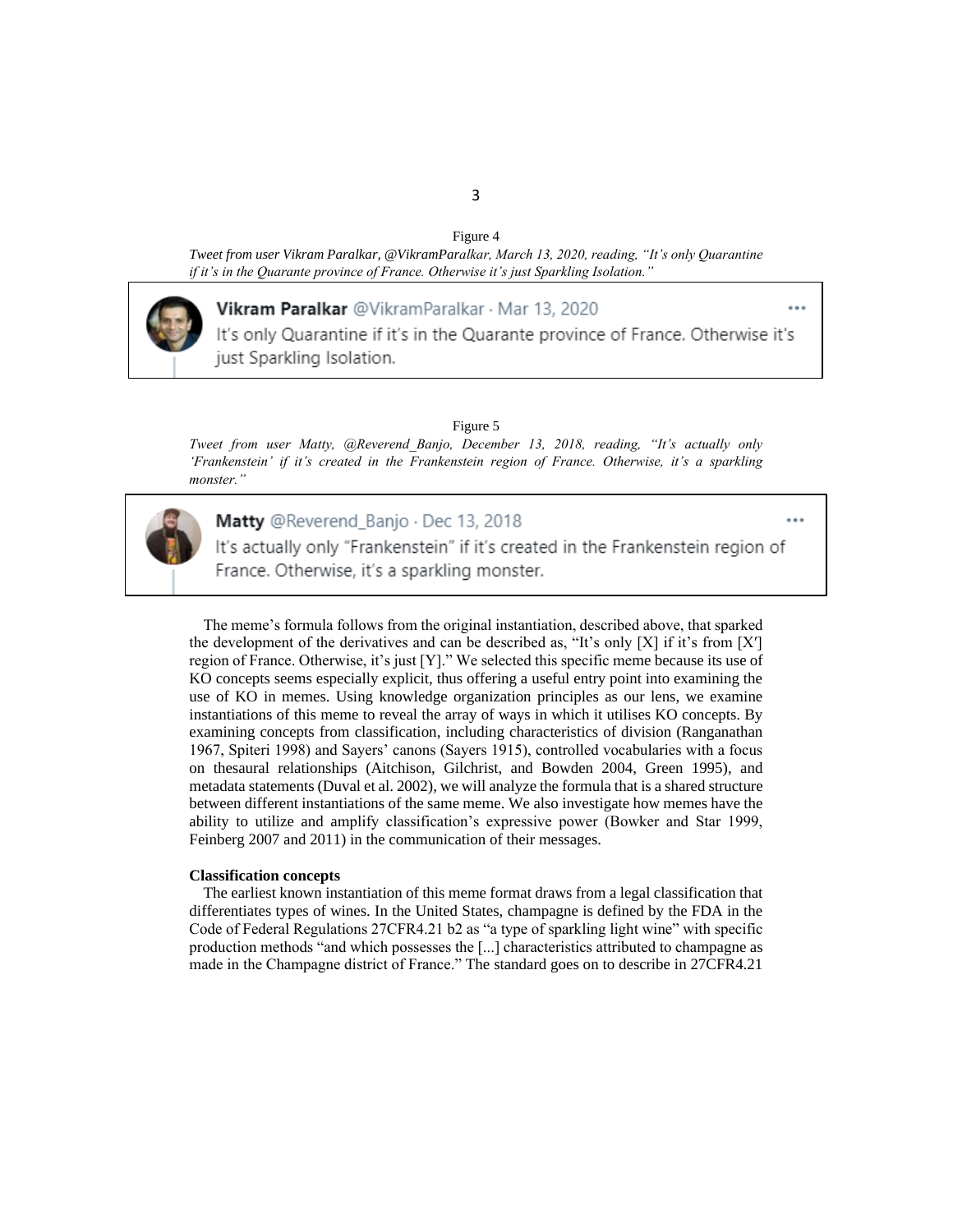b3i that sparkling wines that meet some but not all of the criteria for champagne can be described as "champagne style," "champagne type," or "American champagne," with a following descriptor term of how the wine differs from French champagne. The Commission Regulation (EC) No. 753 from 2002 states in Article 30 [\(https://eur](https://eur-lex.europa.eu/LexUriServ/LexUriServ.do?uri=OJ:L:2002:118:0001:0054:EN:PDF)[lex.europa.eu/LexUriServ/LexUriServ.do?uri=OJ:L:2002:118:0001:0054:EN:PDF\)](https://eur-lex.europa.eu/LexUriServ/LexUriServ.do?uri=OJ:L:2002:118:0001:0054:EN:PDF) that wines with recognized geographical names can only be named as such in member countries, including champagne. In 2006, the U.S./E.C. Wine Agreement [\(https://www.ttb.gov/agreements/us-ec-wine-trade-agreement\)](https://www.ttb.gov/agreements/us-ec-wine-trade-agreement) describes a standard of identity for wine and mandates that the U.S. must protect sixteen "semi-generic names," of which champagne is one, excepting the use of names already approved prior to 2006. A 2005 trade facts sheet from prior to the implementation of the agreement succinctly explains the effect of the agreement on the U.S. industry [\(https://www.ttb.gov/images/pdfs/trade\\_facts.pdf\)](https://www.ttb.gov/images/pdfs/trade_facts.pdf).

The legal classification of types of wine and the standard of identity of champagne have already shown us a way in which a less strict form of classification is at play in these memes, creating the format which is transformed into the above examples. Ranganathan's (1967) characteristic of division is succinctly described by Spiteri (1998, 5) as a characteristic that is used to "distinguish clearly among [the] component parts" of an entity. In this meme, the place of origin is acting as a characteristic of division to distinguish between the two nouns, which in the original meme were "champagne" and "sparkling wine." In *Figure 1*, the "Coup d'état region of France" acts as the place of origin that is the characteristic of division differentiating a "coup" and "white supremacy." The fact that the "Coup d'état region of France" doesn't exist serves to comedically negate the characteristic of division and instead highlight the similarity between the two concepts. *Figure 5* uses the characteristic of division to draw a distinction between "Frankenstein" and a "monster," but the fact that "the Frankenstein region of France" does not exist then comedically suggests that "Frankenstein" and the "monster" are the same, which can be interpreted as either a commentary on the text of *Frankenstein* itself or a how we have come to casually refer Frankenstein's monster just as "Frankenstein." The other examples follow suit, with each meme instantiation using this characteristic of division to draw attention to the similarity between the two concepts, as the place of origin is the biggest difference between them, just as origin in the Champagne region is the greatest difference between champagne and non-champagne sparkling wine. The comedic twist on the place names in the memes in this format gives even more emphasis to the false construction of difference between the two concepts presented in the meme, thereby using the characteristic of division to actually show similarity. This is a novel use of division, taking what would be an act of separation in classification and using it instead to equate two concepts in a specific context.

#### **Thesaural relationships**

The meme takes concepts that are not necessarily paradigmatic within the English language and creates a syntagmatic relationship between the two concepts that holds in the present context as Green (1995) describes. For instance, the concept of "Cancel Culture" in *Figure 2*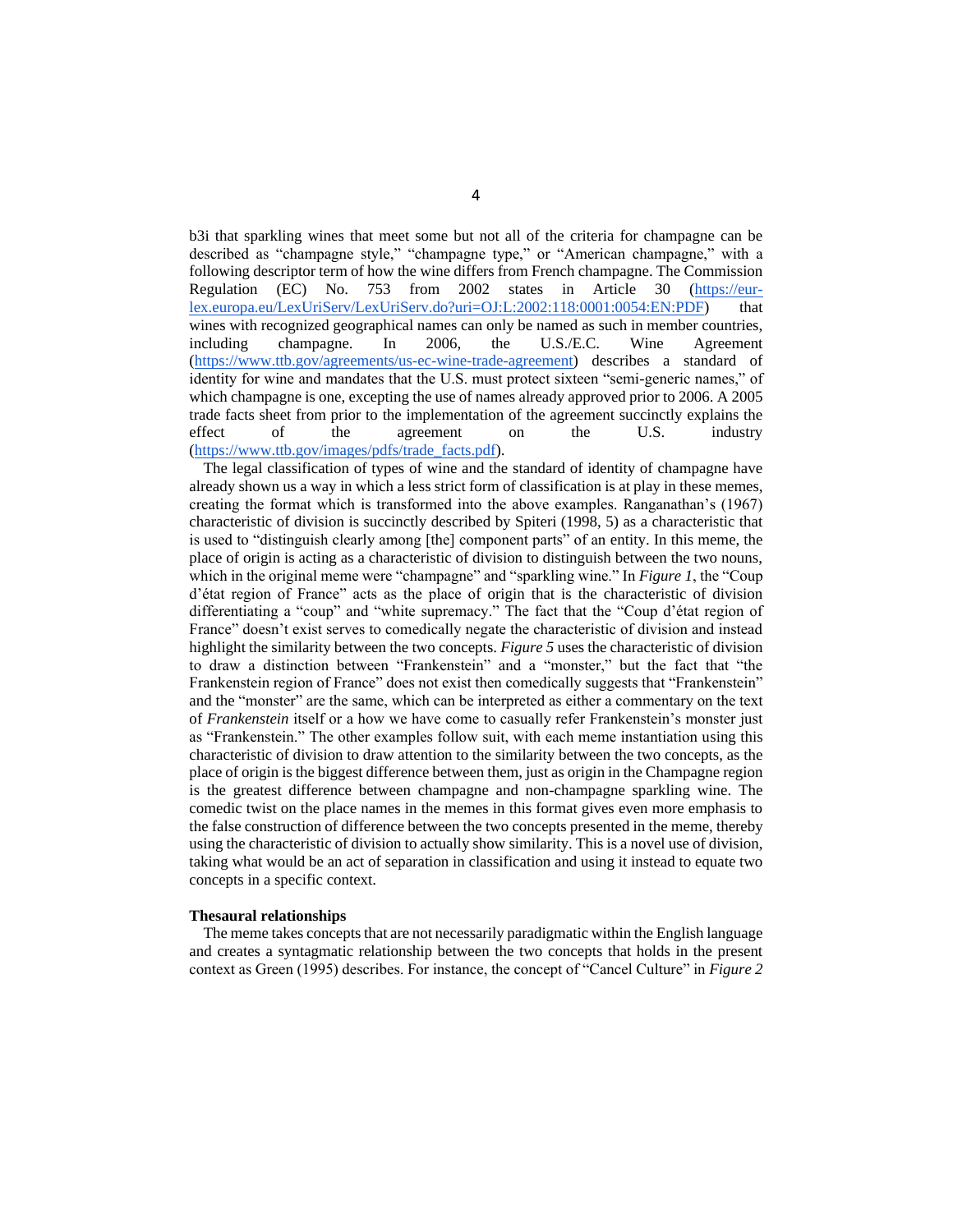is not paradigmatic with the concept of "consequences," but the meme creates a syntagmatic relationship between them. We can also interrogate that syntagmatic relationship by means of thesaural relationships, particularly synonyms. Just as champagne and sparkling wine are not synonyms, because champagne is a type of sparkling wine but not all sparkling wines are champagnes, the concepts expressed in memes of this format are not synonymous either. Aitchison, Gilchrist, and Bowden (2004, 52) describe quasi-synonyms "as terms whose meanings are generally regarded as different in ordinary usage, but they are treated as though they are synonyms" for the purposes of controlled vocabulary construction. In this way, the creators of these memes are creating a quasi-synonymous relationship between the concepts they're expressing, using the aforementioned characteristic of division to show the similarity between them that is able to create the relationship. In *Figure 1*, the "coup" and "white supremacy" become quasi-synonymous by virtue that there is no "Coup d'état" region of France, so if that characteristic of division is not applicable in this circumstance, "coup" and "white supremacy" are treated as synonymous in this case, which from the date and context it is understood as creating a political statement about the events of January 6, 2021 in the U.S. Capitol.

Furthermore, the way in which the quasi-synonyms are used in a syntagmatic relationship reflects the construction of metadata statements. Although in this case the memes function as 'data about data' in a very abstract way, by representing an event or a situation as the above examples do, they are still functioning with an "about" relationship to their topic that is similar enough to explore. As Duval, Hodgins, Sutton, and Weibel (2002, 2a) discuss, "data elements from different schemas as well as vocabularies and other building blocks can be combined in a syntactically and semantically interoperable way," allowing creators to "'snap' them together much as individual Lego blocks can be assembled into larger structures." Such too can the parts of these memes be snapped together, with the concepts the creator has chosen fitting into the respective part of the meme. For example, in *Figure 4*, "Quarantine" fits into our spot "X" and "Sparkling Isolation" into our part "Y." Duval et al. (2002, 2a) argue that this allows creators "to mix a variety of semantic modules within a common syntactic foundation, even though the designers of the modules might not have anticipated a given combination." This is especially true for memes, as the process of their creation and transmission is complex and often the original instantiation of the meme can't be identified. Those who are involved in the creation of a meme or of an instantiation of a meme format can't anticipate what other iterations may be produced, which is part of the comedy and intertextual surprise that comes from them. Having a format into which concepts can be easily snapped makes it far easier for memes to be created and transmitted at a rapid rate while still being understandable.

#### **Expressive power**

Sayer's 17th canon (1915, 32) argues that when selecting "terms, the introduction of any name which exhibits a critical view of the subject it connotes is a violation of one of the first principles of classification." However, as we can see illustrated in the above figures, the use of classification in these memes often does exactly this. In these three examples, the purpose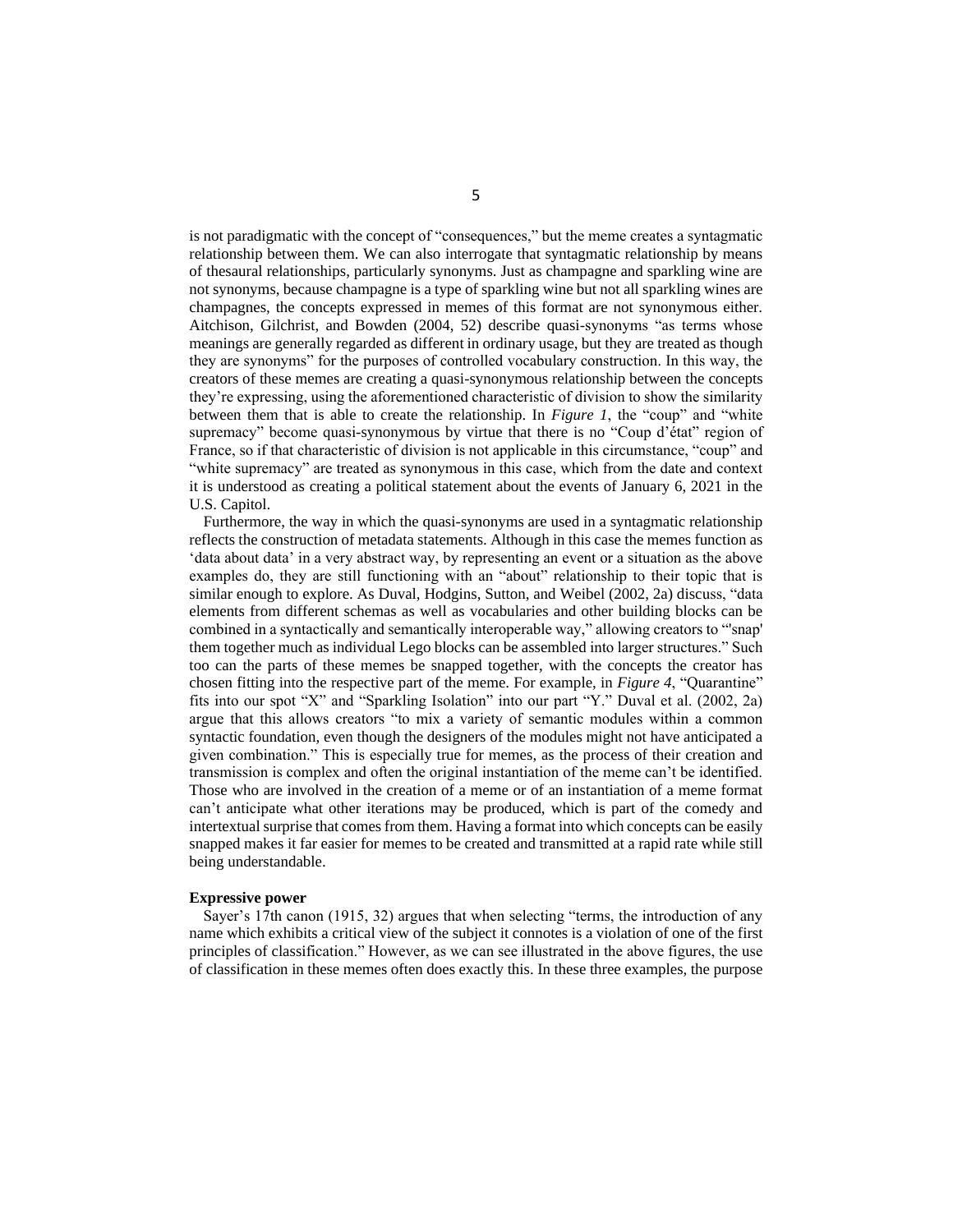of the meme is, in fact, to express a "critical view" of the concepts being expressed. Sayer's argument that terms used in classification should be neutral assumes a lack of bias on the part of the person who is selecting the terms, a point which we do not have time to fully refute here, but which is challenged by these memes. As we have seen, classification is being done here, and it is being done using terms with a specific connotation intended by the creator of the meme.

Feinberg (2011, 1018) argues "that information systems may exhibit authorial voice, and that this authorial voice may be used to advance a position on the material collected and organized by the information system." Feinberg goes on to elaborate that "accordingly, it should be possible to design systems that systematically take advantage of this mechanism" (1018). This is true of the subset of memes explored here, in which classification is expressly being used to present an argument about the concepts, one that represents the opinion of the creator. In *Figures 1*, *2*, and *3* it is a political argument. In *Figure 4*, it's an argument about an experience. In *Figure 5*, it's an argument both about a text and society.

In the same vein, Feinberg (2007, *Discussion*) also argues that "constructing a system to organize information to some extent requires 'taking a stand' on how to interpret a knowledge domain; it is both a creative and a critical task. The information system is a medium through which a position on the domain is articulated." In the case of our memes, they are acting as an information system, constructing statements to organize concepts in relation to each other, as we have discussed, and by doing so they inescapably present opinion. *Figure 3* is perhaps the most interesting example of this in our selections. It was created in response to another tweet, as seen in *Figure 6.*

#### Figure 6

*Tweet from user Isaac Butler, @parabasis, June 3, 2020, reading, "'It wasn't tear gas, it was a gas with eye irritant in it' isn't the defense you think it is, my dudes," in response to a truncated previous tweet, followed by a retweet above by user Naomi Kritzer, @NaomiKritzer, June 3, 2020, reading, "It's only TEAR GAS if it comes from the Gaseux Region of France, otherwise it's just Sparkling Mass Repression at the Hands of the State," as seen also in Figure 3.*

## Naomi Kritzer @NaomiKritzer · Jun 3, 2020

"It's only TEAR GAS if it comes from the Gaseux Region of France, otherwise it's just Sparkling Mass Repression at the Hands of the State."

## Isaac Butler @parabasis · Jun 3, 2020

"It wasn't tear gas, it was a gas with an eye irritant in it" isn't the defense you think it is, my dudes. twitter.com/PeterAlexander...

Show this thread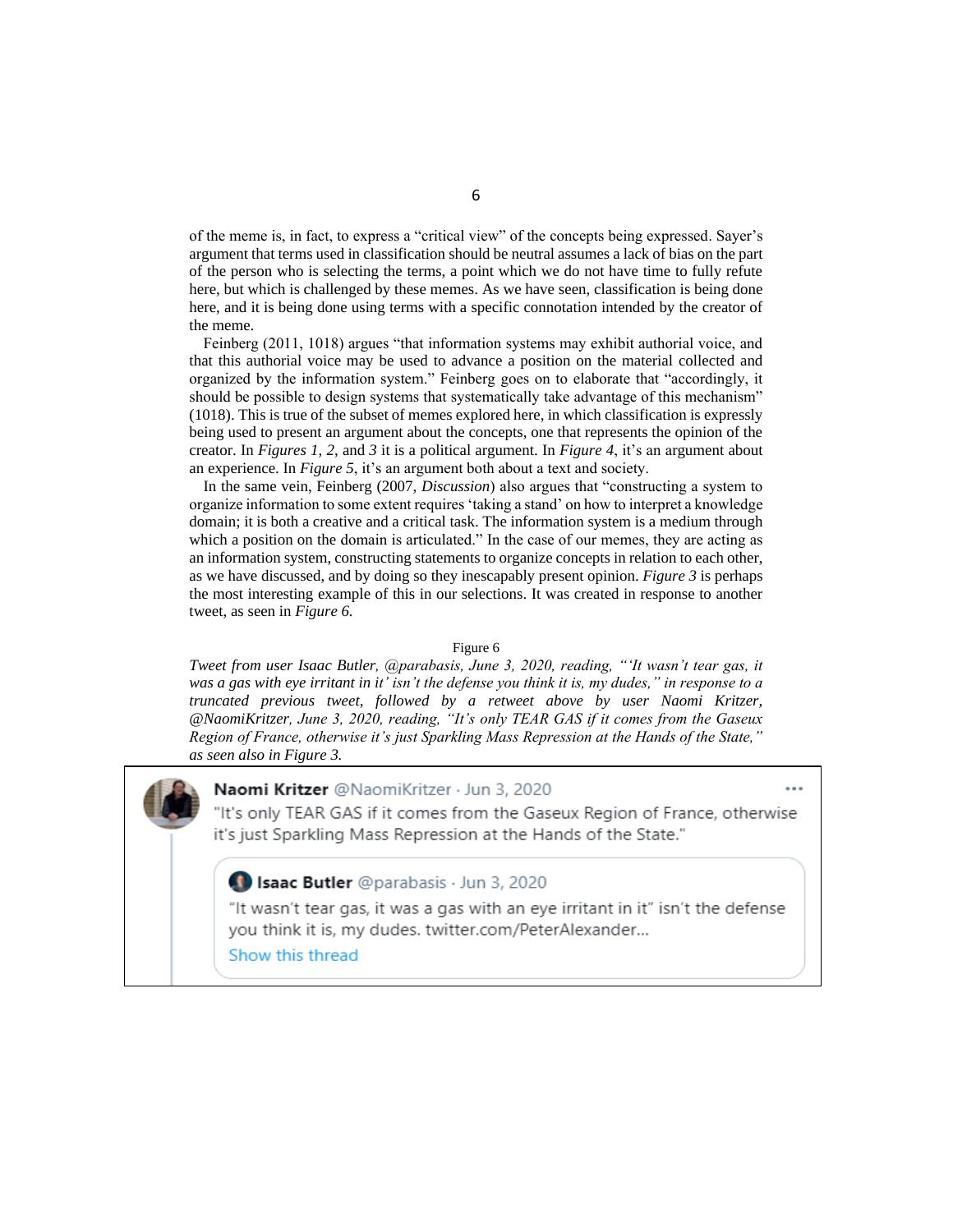The tweet to which the creator is responding is in turn in response to another, as Tweets often are. Butler's tweet suggests that the claim that "tear gas" and "gas with an eye irritant" are distinct is false. Kritzer's meme response presents "tear gas" and "mass repression at the Hands of the State" as quasi-synonyms, advancing her political argument and Butler's as well by taking it a step further.

While such acts may be becoming more explicit in formal classification work, with memes this act of classification is largely tacit. We do not see discussions on the part of the mememakers that they are doing classification, that they chose this approach versus an alternative, that they had in mind this specific scholar's argument rather than another's. The act of classification in this meme happens naturally and reactively. As Bowker and Star (1999, 1) so succinctly state, "to classify is human." They argue that "not all classifications take formal shape or are standardized in commercial and bureaucratic products," but instead "we all spend large parts of our days doing classification work, often tacitly, and we make up and use a range of ad hoc classifications to do so" (1). This tacit classification is what we're seeing in these memes: an individual classificatory statement made to express the creator's opinion.

Additionally, the memes function in relation to each other not just by virtue of being memes, a form which is predicated upon an intertextual dialogue between memes of the same format and often others as well, but also because they operate on the same standard. Bowker and Star describe a standard generally as "any set of agreed-upon rules for the production of (textual or material) objects" (13). The meme format "It's only  $[X]$  if it's from  $[X']$  region of France. Otherwise, it's just [Y]" functions as the tacitly agreed-upon standard. It needs to be noted as well that not only is it natural and constant for humans to engage in the act of classification in everyday situations, but that these types of tacit classification are not any less important or revealing than classifications constructed in information science. Feinberg (2007, *Bias and the boundary problem*) argues that an opinion "of experts being closer to 'truth' than laypeople seems also to imply that, even in cases of debate among experts, the dominant or majority view is typically the one that "follows the general rule" and thus is more 'valid'," which she argues is untrue. Indeed, as we can see here, "laypeople" who presumably have no formal knowledge of KO concepts are employing them not only in ways that they are used in information science, but also creating new uses to suit their purposes.

#### **Conclusion**

Through this preliminary investigation, we contribute to examinations of how memes are effective, as well as how and why they are so transmissible, and how KO contributes to this. This must lead us to also consider if content creators who increase their understanding of knowledge organization concepts can create stronger rhetoric and make memes more powerful, especially in the case of political and social commentary. Conversely, we must also consider if we can utilise memes to help teach about knowledge organization concepts. Although this preliminary investigation explores one meme, it serves as an exercise in developing practices that will allow us to extend this study further into other memes,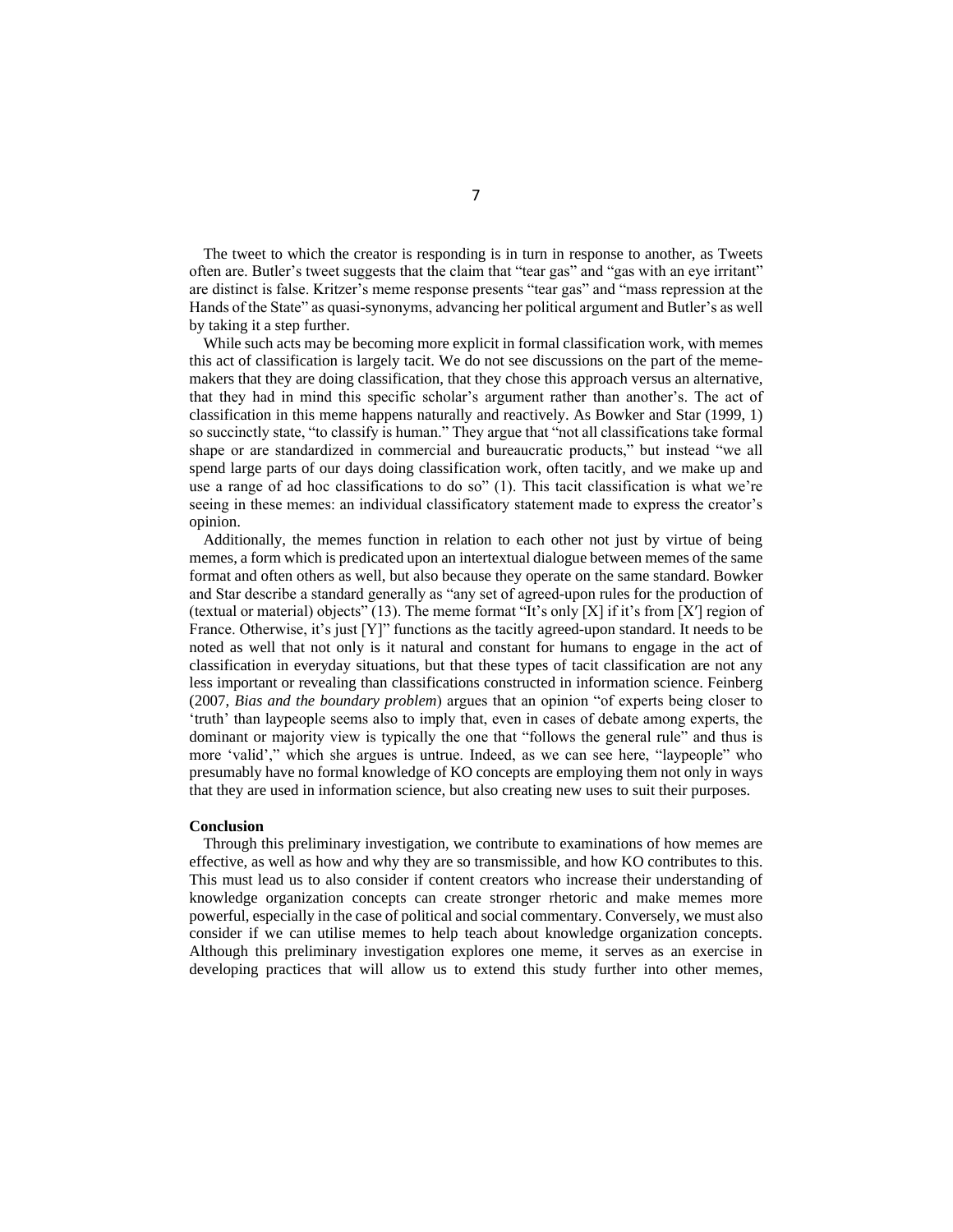expanding our understanding of this culturally significant form of communication. Such analysis will provide insight into the ways in which memes can display how classification and knowledge organization more broadly are a natural part of human language and communication, displayed through memes that are created by users who likely have no prior formal understanding of knowledge organization concepts. Further avenues to be explored at a later time will also include investigating the relationship between meme instantiations and how they relate to relationships among information objects, such as FRBR and its applications, and how comedy might inform ways in which KO concepts are employed for specific rhetorical purposes.

#### **References**

- Aitchison, Jean, Alan Gilchrist, and David Bawden. 2004. *Thesaurus construction and use: A practical manual*. 4th ed. Chicago: Fitzroy Dearborn Publishers.
- Bowker, Geoffrey C. and Susan Leigh Star. 1999. *Sorting Things Out*. Cambridge, MA.: MIT Press.
- Duval, Erik, Wayne Hodgins, Stuart Sutton, and Stuart L. Weibel. 2002. "Metadata Principles and Practicalities." *D-Lib Magazine* 8 (4). DOI 10.1045/april2002-weibel.
- Feinberg, Melanie. 2007. "From hidden bias to responsible bias: An approach to information systems based on Haraway's situated knowledges." *Information Research 12* (4). <http://informationr.net/ir/12-4/colis/colis07.html>
- Feinberg, Melanie. 2011. "How information systems communicate as documents: the concept of authorial voice." *Journal of Documentation* 67: 1015-1037.
- Green, Rebecca. 1995. "Syntagmatic relationships in index languages: A reassessment." *The Library Quarterly* 65: 365-385.
- Ranganathan, S. R. 1967. *Prolegomena to Library Classification.* Bombay: Asia Publishing House.
- Sayers, W. C. Berwick. 1915. *Canons of Classification.* London: Grafton & Co.
- Shifman, Limor. 2014. *Memes in Digital Culture*. Cambridge, MA.: The MIT Press.
- Spiteri, Louise. 1998. "A simplified model for facet analysis: Ranganathan 101." *Canadian Journal of Information and Library Science* 23: 1-30.